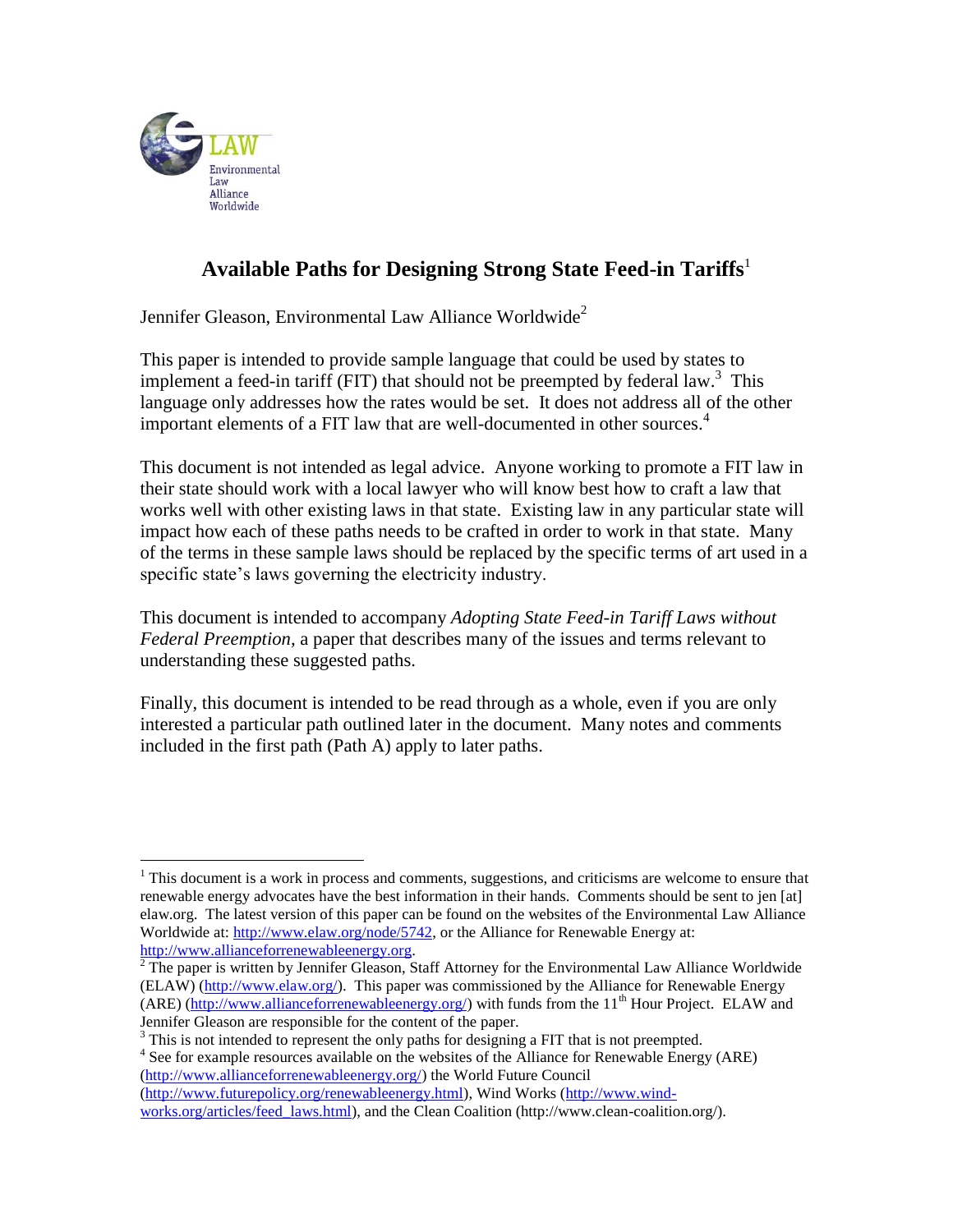## **A. FIT Implemented under PURPA, Setting Rates at Avoided Cost**

A state should be able to implement a FIT under PURPA. The state legislature would first need to require electric utilities procure a specified amount of energy (described as specific amount of energy or a specific percentage of energy) from generators with specific characteristics. The types of generators covered by the law would have to be eligible as qualified facilities under PURPA. The possibilities are limitless, but here are a few examples:

- The law could require each utility to procure 5% of its energy needs from renewable generators with capacity under 20MW; or
- The law could require each utility to procure 100 MW of electricity from wind turbines, 50 MW of electricity from solar photovoltaic systems with 1-5 MW capacity, 25 MW of electricity from solar photovoltaic systems with 1-100kW capacity, etc.

If the state has required electric utilities to procure a certain amount of electricity from generators with specified characteristics (and these generators are eligible to be qualified facilities under PURPA), the public utility commission could design a FIT for the types of generators included in the law under section 210 of PURPA. A state law could require the commission to set differentiated avoided costs, or the commission could do that at its own initiative. The same law could require the purchase of electricity from the various generators and require the commission set differentiated avoided costs for each of covered technologies.

Possible language for a state law requiring the PUC to implement a FIT under PURPA:

The Public Utility Commission shall establish a feed-in tariff program for each electric utility.

[*Omitting other provisions of a FIT, not relating to setting rates.*]

*Renewable Energy Capacity Requirements*

On or before [X date], each electric utility<sup>5</sup> shall procure electricity equivalent to five percent of the electricity sold by the utility to retail electricity customers from wind energy, two percent of the electricity sold by the utility to retail electricity customers from solar photovoltaic systems with installed capacity up to and including 30kW, and two percent of the electricity sold by the utility to retail electricity customers from solar photovoltaic systems with installed capacity up to and including 1 MW. $<sup>6</sup>$ </sup>

 $\overline{a}$ <sup>5</sup> Replace with the term of art used in your state, if it is not "electric utility." Note you need to be clear about whether you intend to cover only the IOUs or include public power utilities as well.

<sup>&</sup>lt;sup>6</sup> These provisions could vary widely. Each utility could be given different standards to meet. Standards could be expressed in specific MW or as percentages.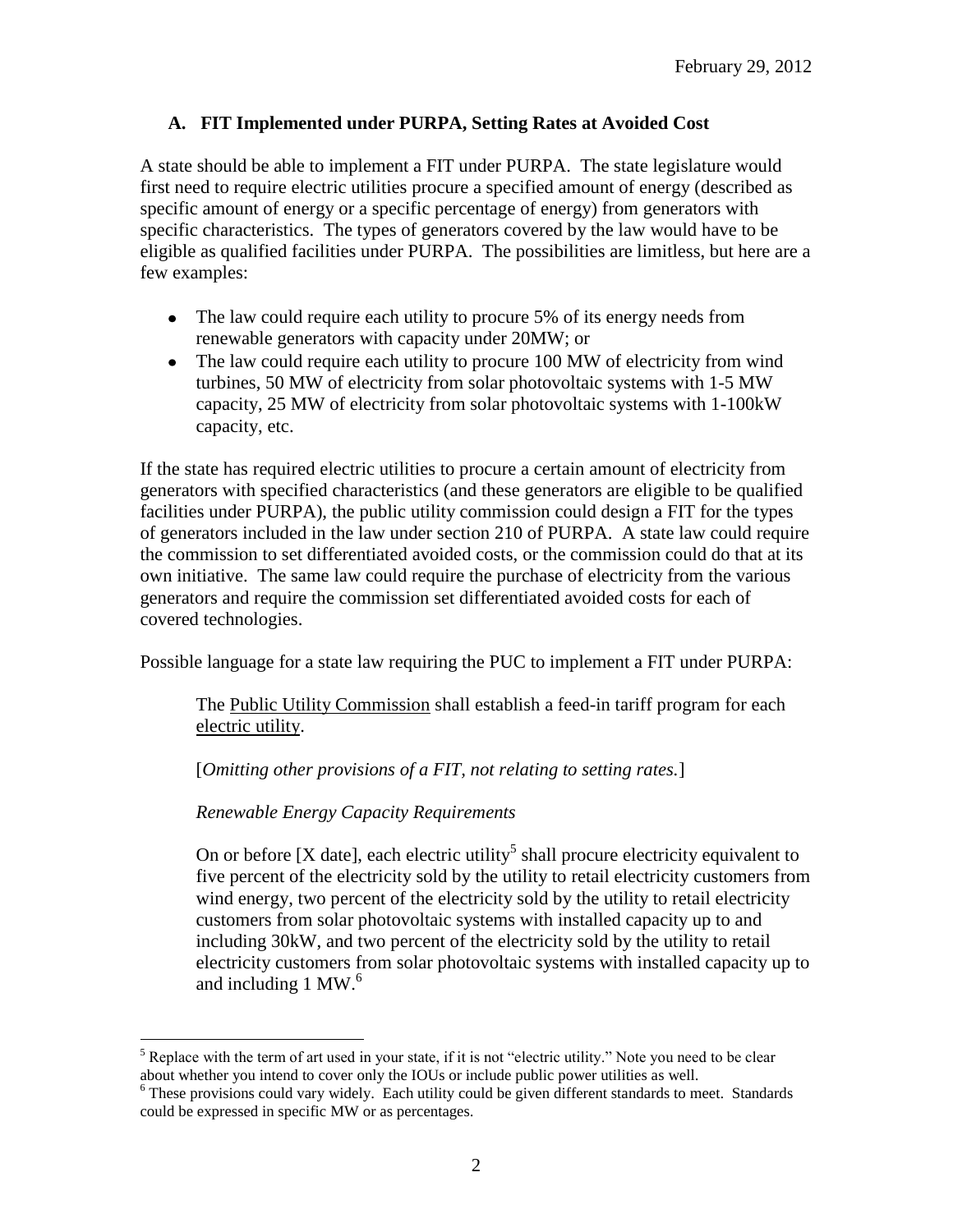### *Differentiated Avoided Costs*

The Commission shall set the rates that the electric utilities will offer to purchase electricity from small power production facilities<sup>7</sup> that generate electricity that meets the renewable energy capacity requirements outlined in this Act.<sup>8</sup> These rates will be paid until the renewable energy capacity requirements have been met.

The rates shall be set under the Commission's authority to adopt avoided costs (also known as incremental costs) under section 210 of PURPA.

The Commission shall adopt multiple avoided cost rates that differentiate among the technologies that meet the renewable energy capacity requirements. $9$  The Commission shall make separate avoided cost calculations for each of the categories of electricity each utility must purchase under the renewable energy capacity requirement.

[Note that generators would need to be qualified facilities.]

## **B. FIT Implemented Outside PURPA**

A state may require electric utilities to purchase electricity from defined sources, even if it cannot set the rates for those purchases. A state could also require a utility to purchase the environmental attributes of the electricity and set the rate for that purchase, by requiring the electric utilities purchase renewable energy certificates (RECs) generated along with the electricity purchased, at a set price, unless a state law prohibits this.<sup>10</sup>

Note this path does not set the rate for the electricity. The electricity would be purchased at traditional avoided cost rates if purchased under PURPA or at market rates if purchased outside PURPA. This does not need to be stated in the law.

Possible language for a state law setting the rate for FIT sales by setting the rate for RECs:

 $\overline{a}$ 

 $7$  Could also include cogeneration facilities.

<sup>&</sup>lt;sup>8</sup> Or cite to another Act if the requirement to purchase electricity generated from specific technologies is specified elsewhere.

 $9^{\circ}$  Note if the requirement is simply that 20% of electricity must come from renewable sources without creating specific targets from specified technologies, then FERC may find multiple rates are not just and reasonable. If the state has not required utilities to purchase electricity from specific sources, only mandating purchases from the renewables sector as a whole, it may be that only one differentiated avoided cost could be set (which would likely be calculated as the least-cost renewable technology and may not be enough to cover the costs of more expensive technologies).

 $10$  It is important to review state law to see how other laws address renewable energy certificates. Do they require the certificates to transfer to the utility for no additional cost in a transaction under PURPA? Do they state that electricity generated by qualified facilities selling electricity under PURPA do not generate certificates?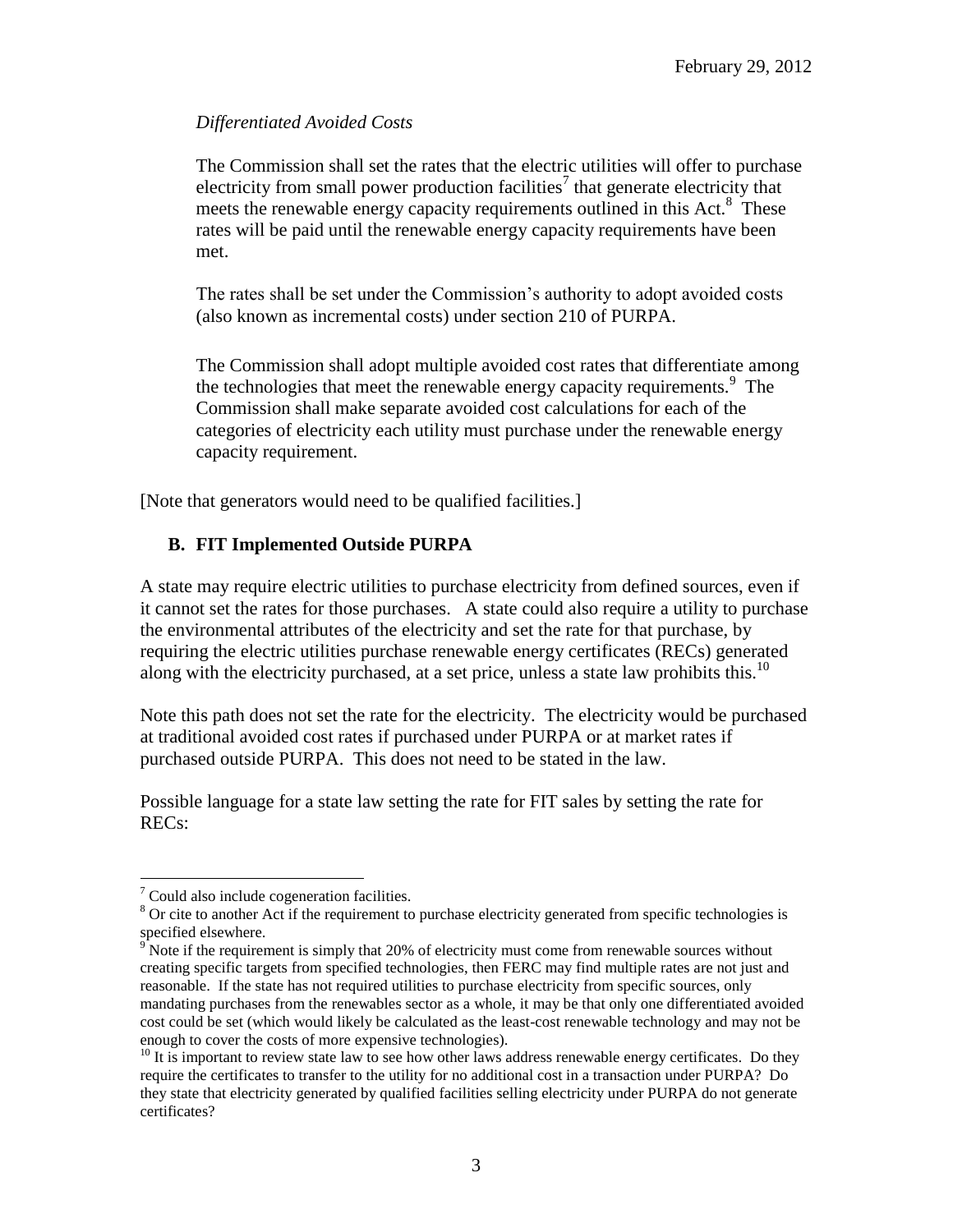The Public Utility Commission shall establish a feed-in tariff program for each electric utility.

#### [*Omitting other provisions of a FIT, not relating to setting rates.*]

## *Renewable Energy Capacity Requirements*

On or before [X date], each electric utility shall procure electricity equivalent to 5 percent of the electricity sold by the utility to retail electricity customers from wind energy, 2 percent of the electricity sold by the utility to retail electricity customers from solar photovoltaic systems with installed capacity up to and including 30kW, and 2 percent of the electricity sold by the utility to retail electricity customers from solar photovoltaic systems with installed capacity up to and including 1 MW.<sup>11</sup> This electricity must be purchased from entities other than the utility itself.

#### *Renewable Energy Certificates*

 $\overline{a}$ 

In addition to the purchase of the electricity required under the renewable energy capacity requirements defined under this Act, each electric utility shall offer to purchase the renewable energy certificate generated with the electricity. The electric utilities will pay the following for the certificates until the renewable energy capacity has been met:

- $\bullet$  \$X for each renewable energy certificate that accompanies electricity generated from wind;
- \$Y for each renewable energy certificate that accompanies electricity generated from solar photovoltaic systems with installed capacity up to and including 30kW; and
- **EX** SZ for each renewable energy certificate that accompanies electricity generated from solar photovoltaic systems with installed capacity up to and including 1 MW.

## **C. FIT Implemented under a Hybrid PURPA/REC Program**

A state can implement a FIT under PURPA and require separate payment for RECs generated along with the purchased electricity.

This can be accomplished two ways. The state could proceed without requiring utilities to procure specific amounts of electricity from particular sources or it can require this procurement (as above under the more straightforward implementation under PURPA).

Possible language for a state law implementing a FIT under the first scenario:

 $11$  These provisions could vary widely. Each utility could be given different standards to meet. Standards could be expressed in specific MW or as percentages.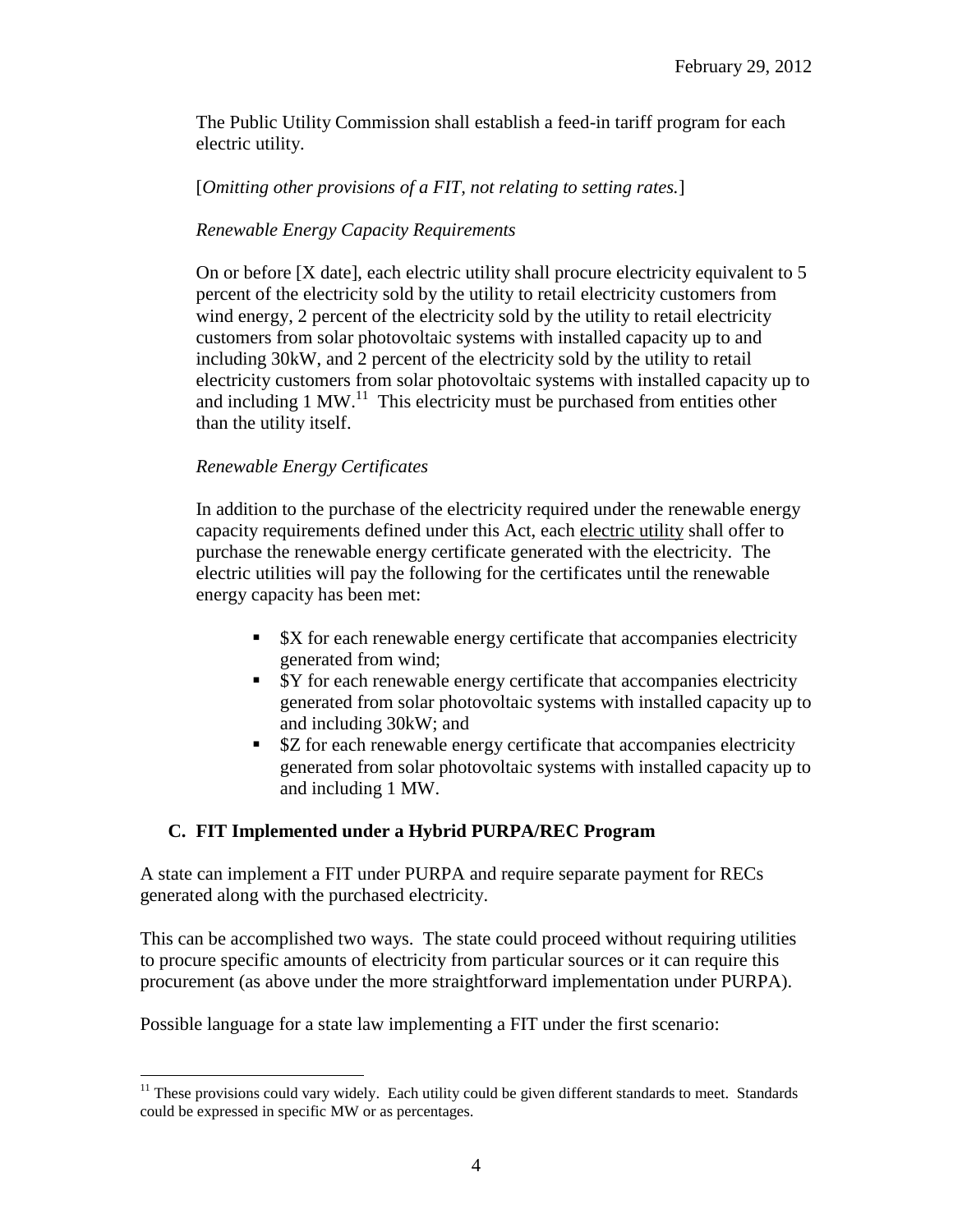[*Omitting other provisions of a FIT, not relating to setting rates.*]

## *Renewable Energy Certificates*

Along with the purchase of electricity from qualified facilities at the utility's avoided cost as required under PURPA, each electric utility must purchase the associated renewable energy certificate. The electric utility will pay:

- $\bullet$  \$X for each renewable energy certificate that accompanies electricity generated from wind;
- **Sy** for each renewable energy certificate that accompanies electricity generated from solar photovoltaic systems with installed capacity up to and including 30kW; and
- **EX** SZ for each renewable energy certificate that accompanies electricity generated from solar photovoltaic systems with installed capacity up to and including 1 MW.

[Under this scenario avoided cost would be the traditional calculation of avoided cost that would be set for any available electricity that the utility could purchase. A cap could be set by simply stating that these prices for RECs apply until a utility has X MW of electricity from each of the sources the state wants to include.]

[Note that generators would need to be qualified facilities.]

Possible language for a state law implementing a FIT under the second scenario:

The Public Utility Commission shall establish a feed-in tariff program for each electric utility.

[*Omitting other provisions of a FIT, not relating to setting rates.*]

*Renewable Energy Capacity Requirements*

On or before [X date], each electric utility shall procure electricity equivalent to five percent of the electricity sold by the utility to retail electricity customers from wind energy, two percent of the electricity sold by the utility to retail electricity customers from solar photovoltaic systems with installed capacity up to and including 30kW, and two percent of the electricity sold by the utility to retail electricity customers from solar photovoltaic systems with installed capacity up to and including 1 MW. $^{12}$ 

*Differentiated Avoided Costs*

 $\overline{a}$  $12$  These provisions could vary widely. Each utility could be given different standards to meet. Standards could be expressed in specific MW or as percentages.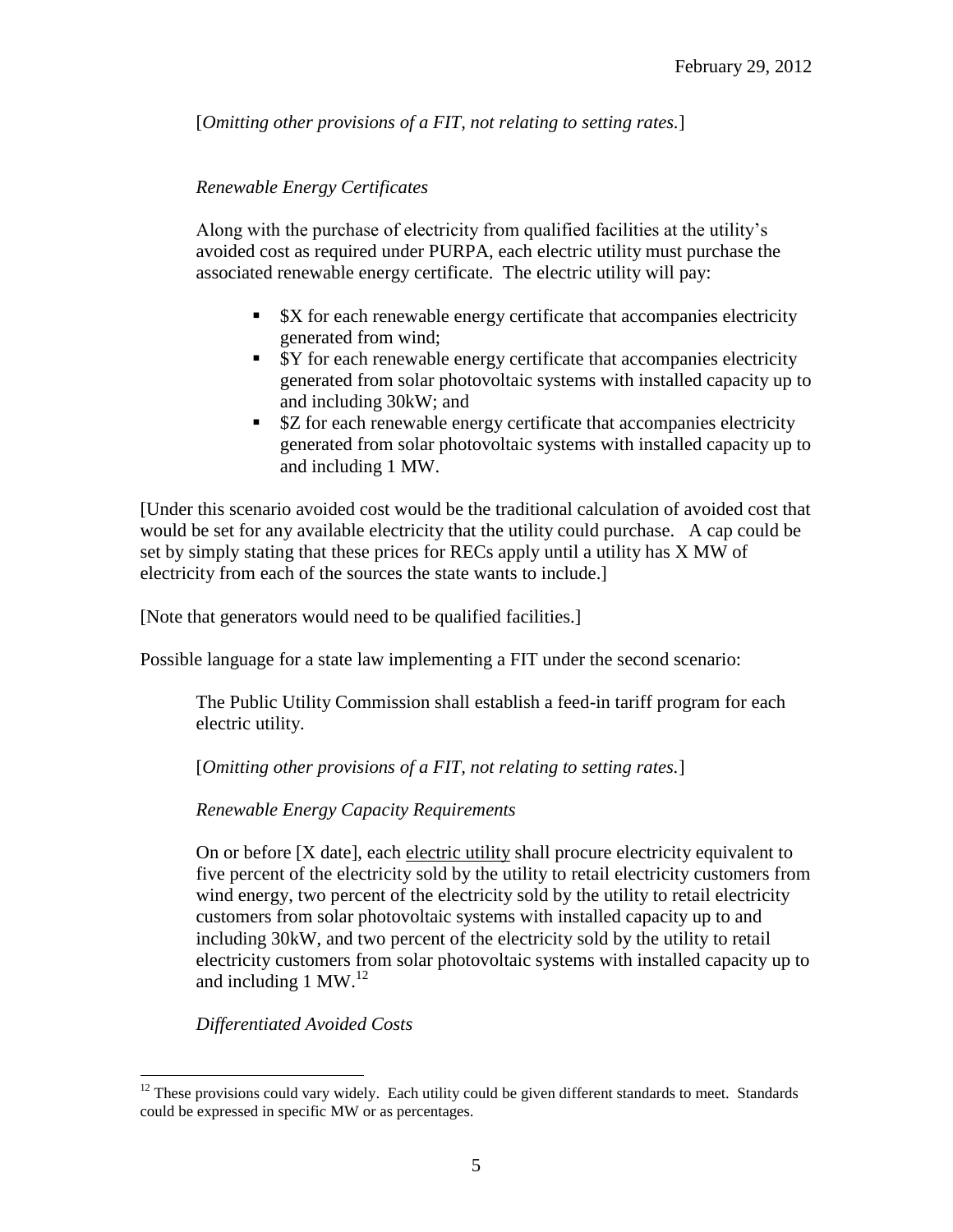The Commission shall set the rates that the electric utilities will offer to purchase electricity from small power production facilities<sup>13</sup> that generate electricity that meets the renewable energy capacity requirements outlined in this Act.<sup>14</sup>

The rates shall be set under the Commission's authority to adopt avoided costs (also known as incremental costs) under section 210 of PURPA.

The Commission shall adopt multiple avoided cost rates that differentiate among the technologies that meet the renewable energy capacity requirements.<sup>15</sup> The Commission shall make separate avoided cost calculations for each of the categories of electricity each utility much purchase under the renewable energy capacity requirement.

#### *Renewable Energy Certificates*

In addition to the purchase of the electricity at avoided cost, each electric utility shall offer to purchase the renewable energy certificate generated with the electricity. The electric utilities will pay the following for the certificates until the renewable energy capacity has been met:

- $\bullet$  **SX** for each renewable energy certificate that accompanies electricity generated from wind;
- **SY** for each renewable energy certificate that accompanies electricity generated from solar photovoltaic systems with installed capacity up to and including 30kW; and
- **EX** SZ for each renewable energy certificate that accompanies electricity generated from solar photovoltaic systems with installed capacity up to and including 1 MW.

[This scenario allows for the price of the REC to reflect environmental and social attributes of the generation and be used in combination with differentiated avoided costs to set a good price for a FIT.]

## **D. Municipal FIT**

A municipal utility can voluntarily adopt a FIT, but a utility can end a voluntary program whenever it wants (while honoring existing contracts). If a state wants to guarantee the municipal utility will continue to implement a FIT program, it should follow one of the above paths to implement a mandatory FIT for the municipal utility.<sup>16</sup>

 $\overline{a}$  $13$  Could also include cogeneration facilities.

<sup>&</sup>lt;sup>14</sup> Or cite to another Act if the requirement to purchase electricity generated from specific technologies is specified elsewhere.

 $15$  See note 5 above.

<sup>&</sup>lt;sup>16</sup> This section reflects an important revision to these papers made on August 10, 2011. Please see corresponding changes to the accompanying paper, *Adopting State Feed-in Tariff Laws without Federal Preemption.*